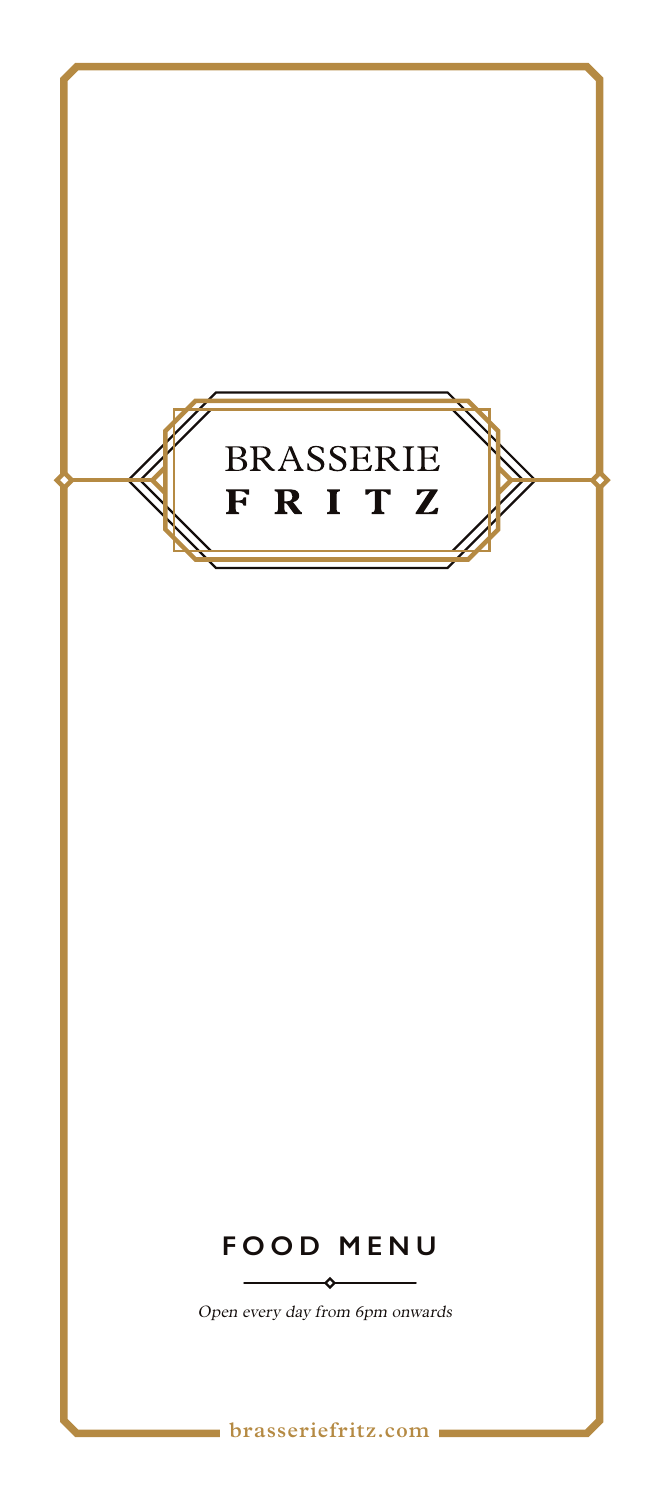## **SPECIALS**

## **BLOODY MARY / 40**

**Classic,**  Homemade tomato juice, Stolichnaya, lemon, Worcestershire sauce, celery, horseradish, pickled pearl onion, gherkin

**Savoury,** 

Homemade tomato juice, Punto mezcal espadin, lemon, Worcestershire sauce, celery, horseradish, pickled pearl onion, gherkin

**Light & Easy,**  Homemade tomato juice, Roku gin, Yzaguirre Dry Vermouth, lemon, yuzu, ginger

### **ALL DAY COCKTAILS**

**Paloma,**  Herradura Reposado, grapefruit, agave, lime, soda / 42

**Daiquiri,**  Bacardi Carta Blanca, Cointreau, lime, yuzu, agave / 42

**The Sling,**  The Botanist Gin, Cointreau, Dom Benedictine, Maraschino cherry, pineapple, lime, grenadine, bitters / 45

**Pimms Cup,** Pimm's cup no. 1, cucumber, citrus soda, lemon / 42

**Lillet Spritz,**  Sorgin, Lillet Blanc, lemon, maple syrup, soda / <sup>42</sup>

**Summer Spritz,**  Belvedere, Lillet Blanc, grapefruit, spring of thyme, soda & tonic / 42

**Aperol Spritz,**  Aperol, bubbles, orange, soda / 48

## **G&T SPECIAL**

**Broker's,**  Liquorice wood, orange zest / 32

> **Monkey 47 Dry,**  Grapefruit, sage / 60

**Roku Suntory,** Fresh ginger / 40

**Hendrick's,** Cucumber, rose / 38

**The Botanist,**  Mint, elderflower / 40

**Tanqueray Ten,**  Grapefruit, chamomile / 38

**Sorgin,**  Grapefruit, red peppercorn / 42

(Fever Tree Tonic for an additional RM 10)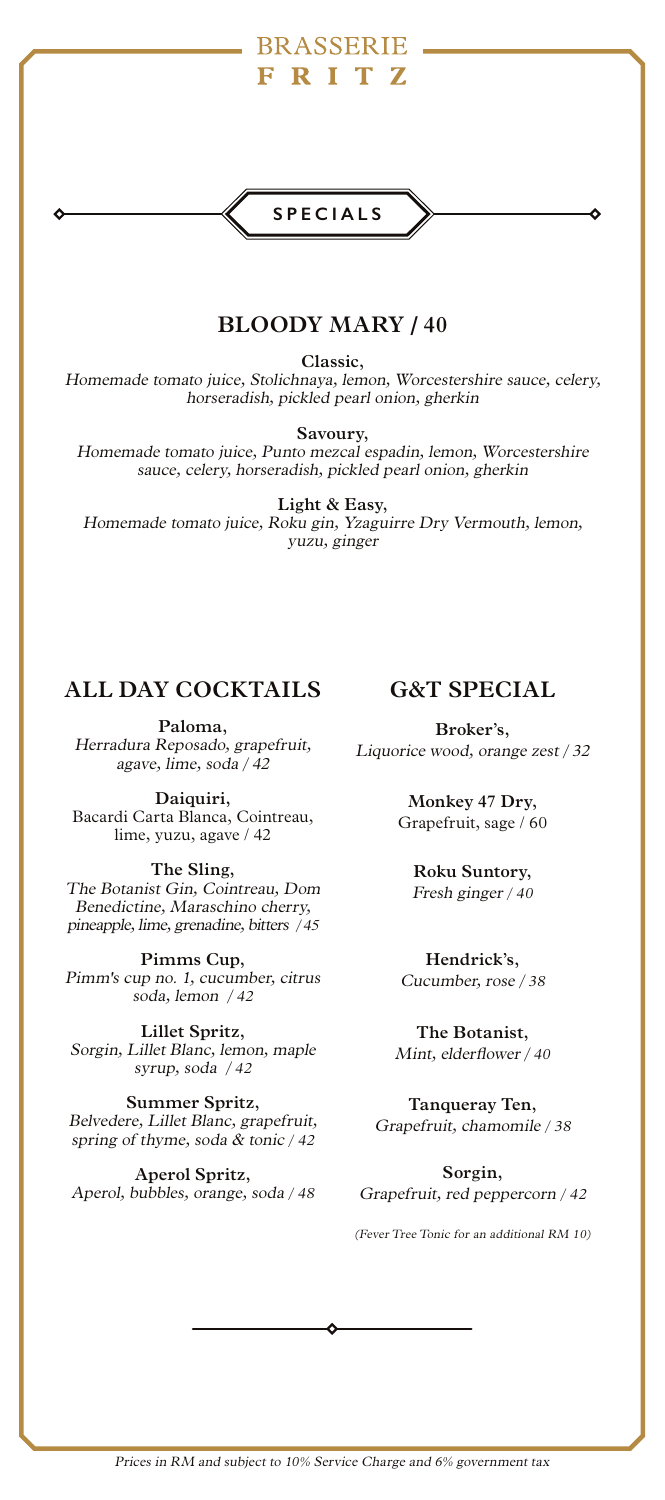### **BEVERAGES**

### **Beer**

**Draught**  Half pint Heineken Extra Cold / 34

**Bottle** 

Heineken / 30 Peroni Nastro Azzurro / 30

Kizakura Kyoto White Yuzu Ale /45

Kizakura Kyoto Yamadanishiki /46

Little Creatures IPA /45 Little Creatures Pale Ale / 42

> **Cider** Apple Fox / 32

### **Mocktails**

**Cherry Blossom,**  Mixed Berry, Lemon, Pompelmo / 26

**The May Queen** Kamquat, Lemon, Homemade lime syrup, Thyme and Aranciata / 26

**Passionata,** Pineapple, passionfruit, agave nectar, white chocolate, chilli salt / 26

### **Fresh Juice**

**Orange** / 18 **Pineapple** / 18 **Watermelon** / 18 **Mix Juices** / 20

### **Soda**

**Coca Cola** / 10 **Sprite** / 10 **Bitter Lemon** / 10

**Malafemmena Grapefruit Soda** / 16

**Malafemmena Ginger Beer** / 1**6** 

### **Coffee | Chocolate**

**Espresso** / 10 **Double Espresso** / 12 **Macchiato** / 12 **Long Black** / 12 **Cappuccino** / 14 **Latte** / 14

**Hot Chocolate** / 14

### **Water**

**Ty nant mineral water 500ml**  / 12

**San Pellegrino 750ml** / 18

Prices in RM and subject to 10% Service Charge and 6% government tax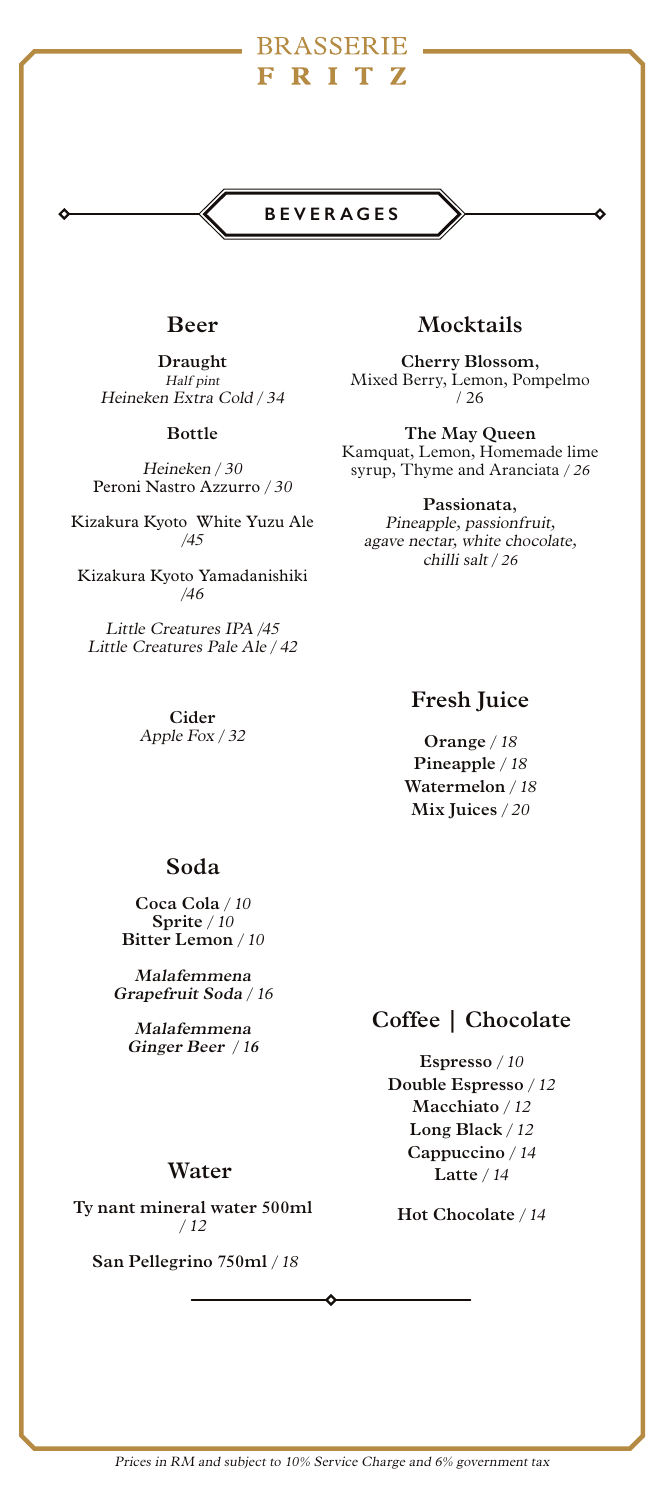

Served from 6pm, every day

**Fritz Platter,**  Oyster, mussels, prawns, scallop, salmon, saba mackerel / 180

**Grand Fritz Platter,**  Oyster, crab, mussels, prawns, scallop, salmon, clams, saba mackerel / 285

Served with traditional accoutrements

**OYSTERS,**  Fine de claire / 25 per piece

**Prawn Cocktail,** Sakiyomiso mayo, prawn powder / 58

**Marinated Japanese Mackerel,** Homemade crème fraîche, poached potatoes, pickled shallots / 28

**Scallop Carpaccio,** Fresh pear, red radish, caviar miso vinaigrette, / 58

**SOUPES**

**Truffle & Foie Gras Soup**  Beef broth, braised beef, pan seared foie gras, black truffle, puff pastry / 45

**Artichoke Soup,** Jerusalem artichoke, marinated baby artichokes, sage, brown butter, chives / 30



**Chicken Liver & Foie Gras Terrine,**  Frisée salad, confit onion, grilled sourdough / 35

**Anchovies on Toast,**  Maple butter, grilled sourdough, smoked anchovy, cream cheese / 38

**Smoked Salmon,** Tea smoked salmon, clam jus beurre blanc, salmon roe, sorrel oil, confit lemon, wakame / 55

**Deep-Fried Brie & Pear Salad,** Mesclun salad, white mushroom, red wine pear, brie cheese, truffle vinaigrette / 55

### **Tomato, Mozzarella Salad,**

Marinated tomatoes, roast beetroot, pickled cucumber, basil, olive oil & aged vinegar / <sup>38</sup>

**Foie Gras Torchon,** Poached foie gras, celeriac puree, verjuice jelly, kumquat, brioche toast / 80

**Mushrooms & Patatas Bravas,** Garlic tossed mushrooms, crispy potatoes, Jerusalem artichoke purée, parmesan, chives / 38

### **Lobster Tartlet,**

Poached lobster, rosemary cauliflower espuma, confit onion soy aspic, lobster juice, artichoke / 90

**Hokkaido Scallop,** Bechamel Sauce, puff pastry, spinach, black truffle / 68

#### **Burnt Leek,**

Charcoal burnt leek, confit oyster, lemon capers butter, melba crisps, mustard leaf / 45

**Escargots de Bourgogne,** Brined snails, garlic butter, Fritz bread / 45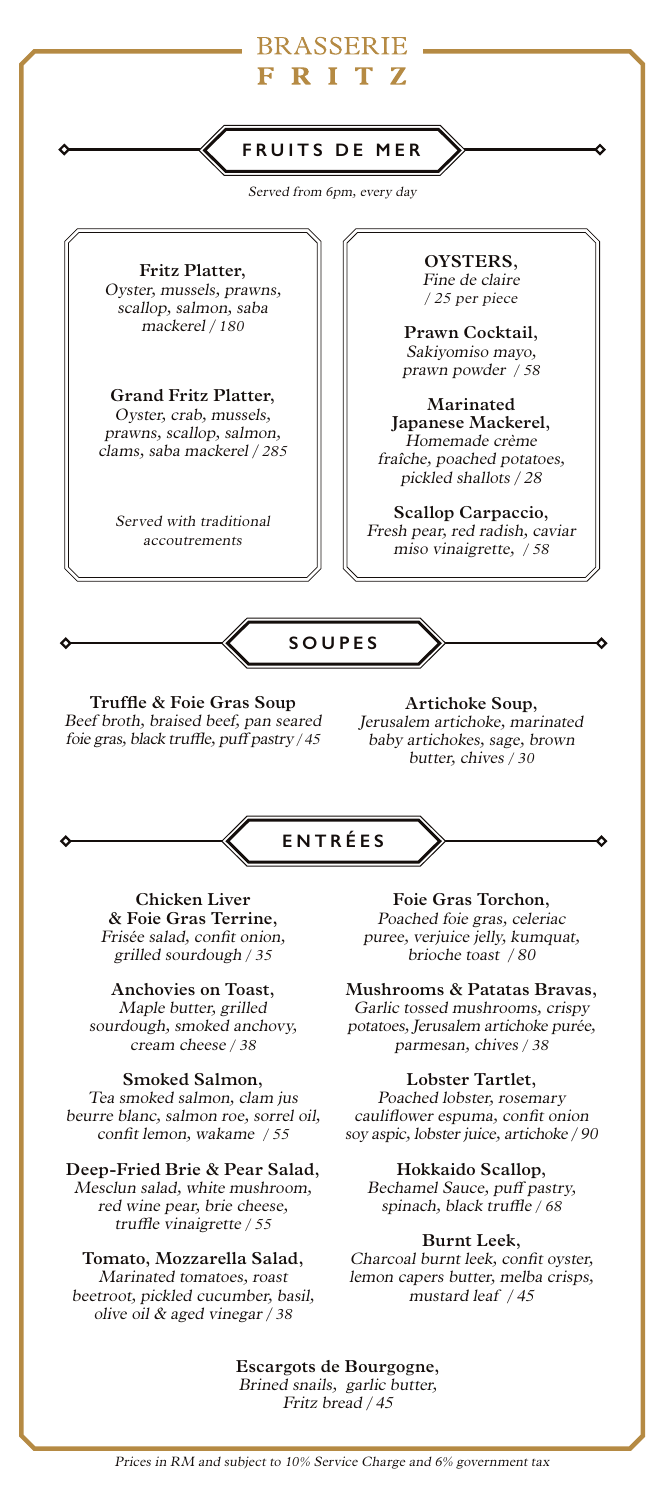### **PLATS**

Order one for yourself or several to share

**Mussels à la Fritz,** Fresh blue mussels, choucroute, potatoes, mustard & tarragon broth, grilled sourdough / 78

### **Rainbow Trout,**

Rainbow trout, almond brown butter, potatoes, green bean, lemon / 100

#### **Steak Tartare,**

Chopped wagyu beef, shallots, capers, chopped egg, chives, mustard, pommes Fritz / 60

#### **Steak au Poivre,**

Green peppercorn sauce, spinach, pommes Fritz / 110

### **Poulet a la Forestiere,**

Spring chicken , lettuce, morel, pickled scallions, herb rice, chicken cream sauce / 58

#### **Roast Lamb Rack,**

Roast lamb rack, pine nut pesto crust, roast vegetable ratatouille, lamb jus / 90

#### **Burger à la Fritz,**

Grilled angus beef patty, gruyere cheese, caramelised onion, gherkin, tomato, mustard sauce, pommes fritz, homemade bun / 58

**Salmon Niçoise**  Seared salmon, green beans, egg, anchovy, tomato, olive, potato, lettuce / 68

**Fish & Chips,**  Halibut fish, thosai batter, tandoori spice, cucumber raita, calamansi / 78

### **Steak Frites,**

Café de Paris butter, caramelised onion, pommes Fritz / 110

#### **Fillet Rossini,**

Pan seared tenderloin, foie gras, button mushroom duxelles, brioche crouton, black truffle sauce, wilted spinach / 180

### **Roast Quail,**

Roasted quail breast, confit leg, seared foie gras, wild mushrooms, roast and pickled vegetables, quail glaze, garlic cream / 70

### **LES GARNITURES** δ

Pommes Fritz / 18

Mashed potato / 18

**DESSERTS**

### **Crème Brulée Flambée**

(served with alcohol) A crème brulée set on vanilla ice cream, set on a vanilla sponge, then flambéed with cognac / 30

**Chocolate Ganache Meringue** 75% Guanaja chocolate ganache, meringue, chantilly cream, almond flake, candied nuts / 28

### **Pear Charlotte**

Charlotte, apricot ginger glaze, dark chocolate sauce, candied hazelnuts / 28

#### **Banana Split**

1 scoops of vanilla ice cream, 1 scoop of strawberry ice cream, fried banana, chocolate sauce, cream chantily, toasted almond / 30